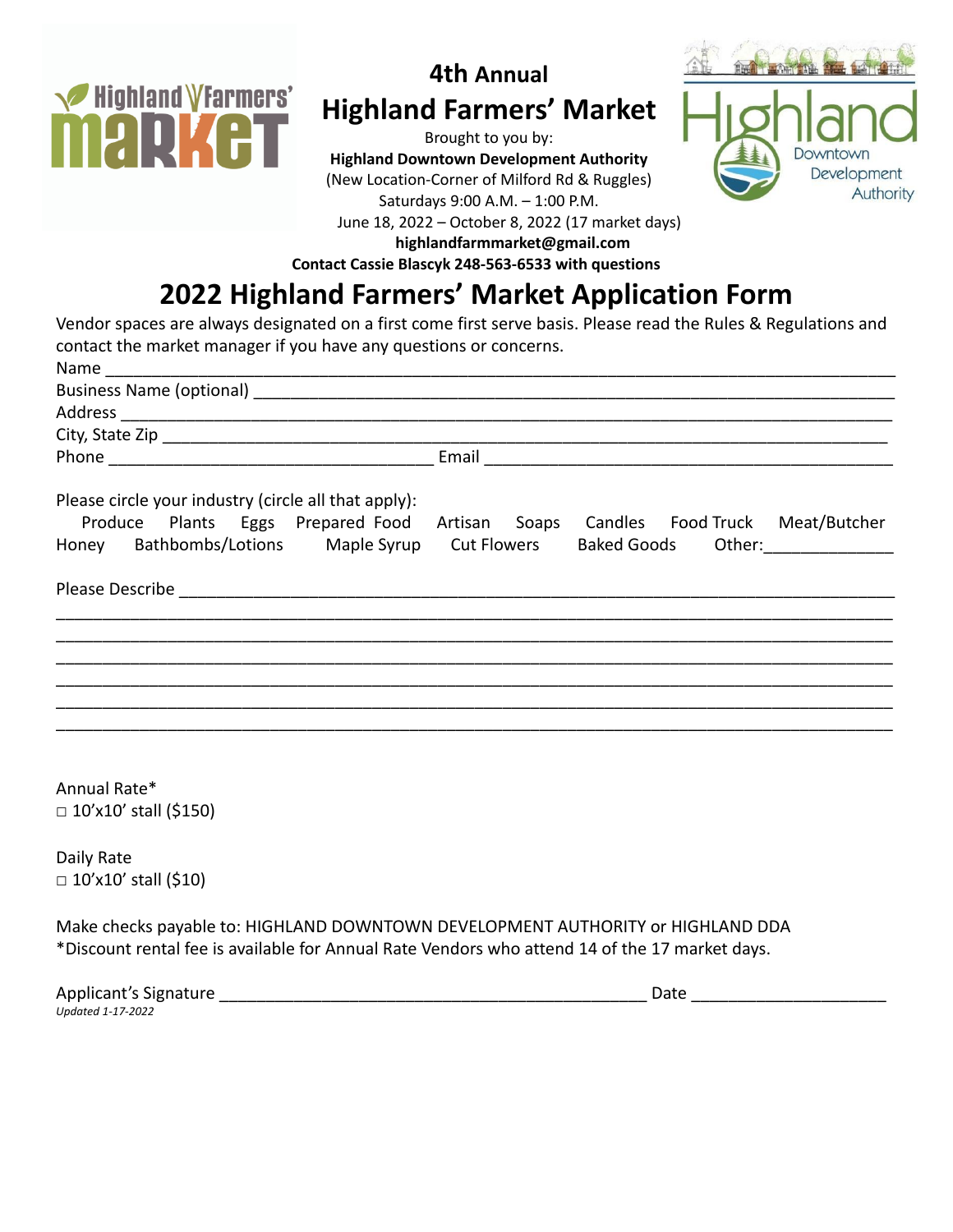## **Rules, Regulations & Definitions**

• Annual Vendors: Vendors can choose to reserve a consistent spot for the whole season (17 market days paid in advance). Annual vendors must occupy their spaces by 8:45 A.M. or they will forfeit their space and be charged a \$20 fee if no notice was given to the market manager.

- Application: All vendors must have a current-year market application on file.
- Attendance: Market vendors are required to stay at the market until 1:00 P.M.
- Bicycles: Bicycles must be walked through the market.
- Clean Up: Vendors are responsible for all of their own clean up and must vacate the property by 2:00 P.M.
- Commissions: No commissions will be charged.

• Daily Vendors: Vendors who wish to pay the daily rate must check in with the market manager to be assigned a stall. Spots are assigned first come first serve. All daily market vendors must have an approved market application and all necessary paperwork on file with the market manager.

• Discount rental fee: Annual vendors who attend 14 of the 17 market days have the option to request a discount of 50% the annual fee that was paid at the beginning of the season. Reimbursement will be paid within 1 month of market ending.

• Display of Goods: Vendor displays should not block the view of nearby vendors. All goods must be contained within the designated space.

- Equipment: All vendors will provide their own equipment. (Tent/Table/Chairs, etc.)
- Market Manager: The market manager will be present on every market day.

• Parking: Vendor parking is available on the grass field behind the market along Ruggles Street. Customers will use street parking.

- Payment by vendors: The market will only accept vendor stall rental payments as cash or check.
- Pets: No pets allowed.
- Permits: Any permits required by local, state, or federal government must be obtained by vendors themselves.
- Refuse: Vendors are responsible for carrying all trash they produce off site. No public trash receptacles will be provided.
- Sale Items Permitted: All types of vendors and artisans will be considered. But locally made products are preferred.
- o Michigan grown produce
- o Michigan grown plants
- o Michigan-based food service (bakery, food truck, etc.)
- o Handmade garden artisan work.

• Sales Tax: Vendors are responsible for their own sales tax. For questions regarding sales tax, please call Michigan's Department of Treasury at 517-373-3200.

• Setup: Vendors are welcome to begin setup at 8:00 A.M. and must be ready for sales when the market opens at 9:00 A.M.

• Solicitation: No solicitation outside of the designated rental spaces is permitted. General public areas and areas within 300 feet of the market area cannot be used to conduct any solicitation or sales.

- Stall rental: Stall rentals are designated 10'x10' areas reserved annually or daily.
- Utilities: Water is not available. Electricity is not available. One Port-a-John will be available.
- Walkways: Walkways should be kept open for pedestrian traffic.